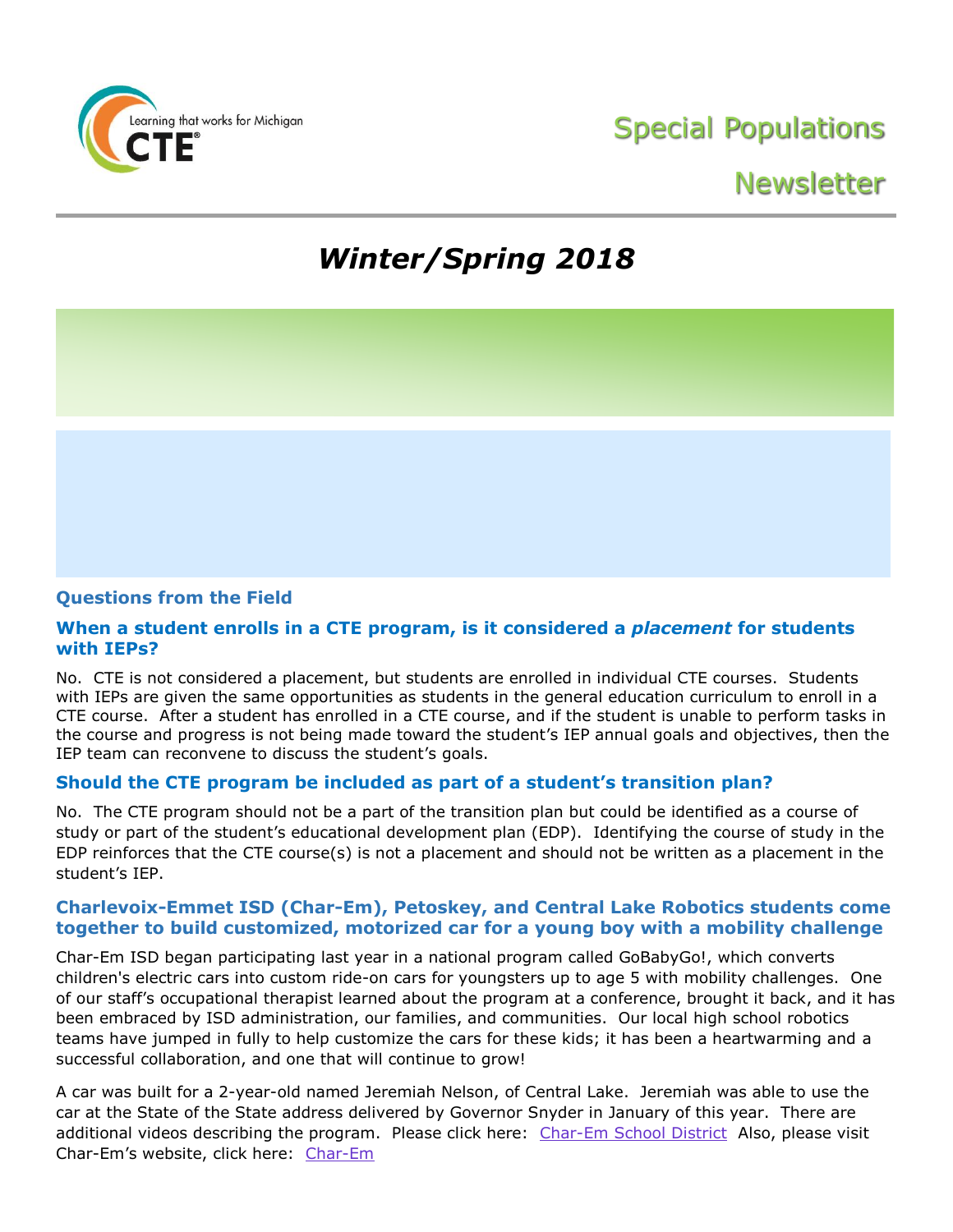## **Newsletter**

### Page 2 of 6



Jeremiah and his family with Governor Snyder

**Submitted Beth Eckerle, Communications Coordinator, Charlevoix-Emmet Intermediate School District**

### **Kent Career Technical Center**

### **Supporting Students with Autism**

Kent Career Technical Center (KCTC) was a top 10 National finalist in the *Samsung Solve for Tomorrow* contest. KCTC's *3D Animation and Game Design* class project using virtual reality "social stories" to coach individuals with autism to better understand their environment and how to read social cues is absolutely cutting edge in using technology to impact our local and global community. Developing this concept into a working model has the potential to reduce interactions that lead to bullying, reduce isolation of ASD children, and improve the employability opportunities for these individuals. Kudos to instructor Marc Petz and his 40 students representing 20 different high schools across Kent county. Please click here to view the video: [Kent Career](https://www.youtube.com/watch?v=tP5rFMsuHZk) Tech Center

### **Submitted by John Kraus, Kent Career and Tech Center Principal**

### **Van Buren Technology Center (VBTC)**

### **Jacob Brink and Maria Gallagos**

Jacob Brink, who has a visual impairment, shared his amazing talents in the Winter/Spring 2017 issue of the Newsletter. Jacob was in 5th place at the Business Professionals of America (BPA) State Leadership Conference held last year. Well, Jacob has now been recognized by CISCO. Please click here to view the CISCO video: [Jacob Brink](https://newsroom.cisco.com/video-content?type=webcontent&articleId=1893423)

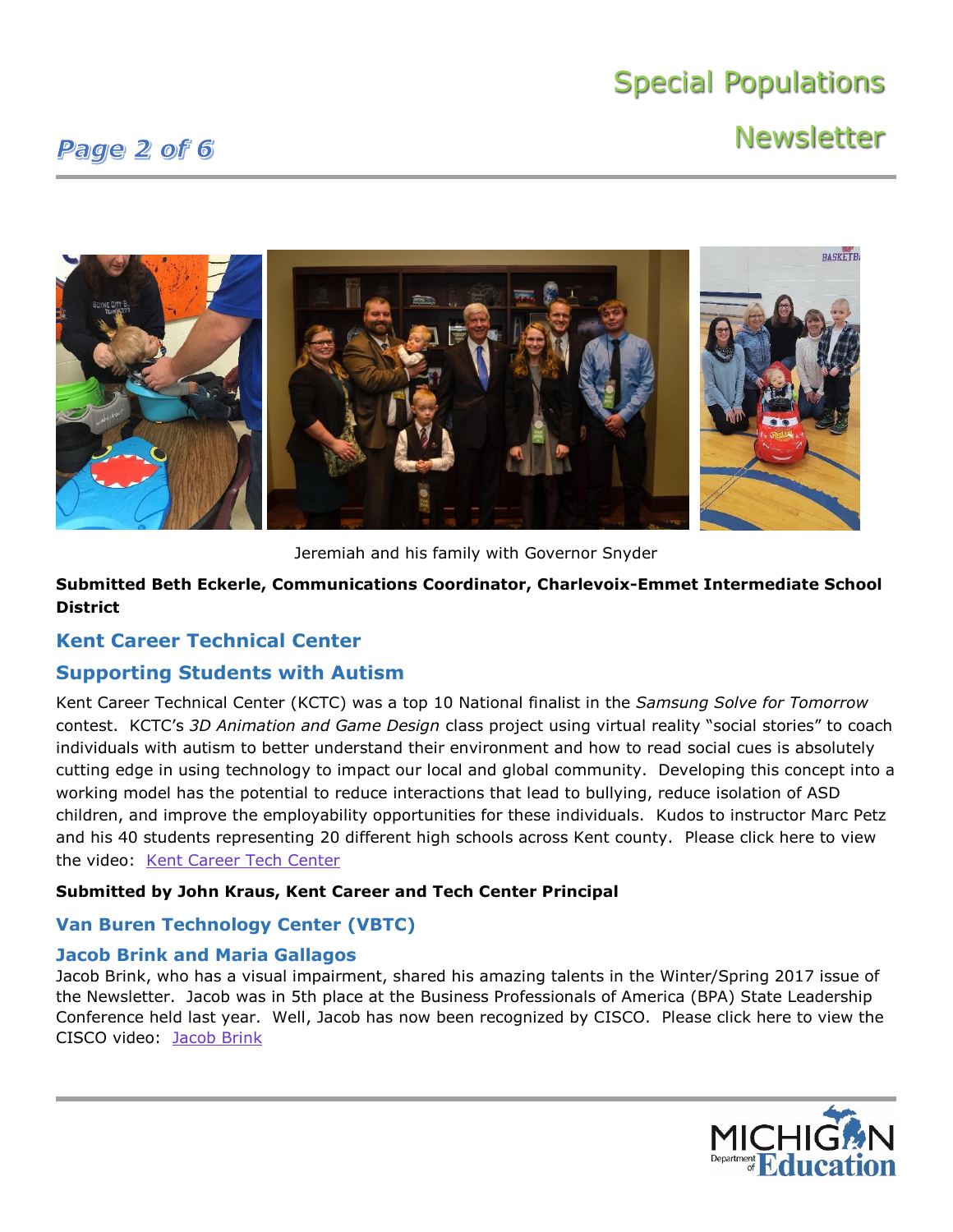## Page 3 of 6

Maria Gallagos shares her experiences as a student with English as her second language and learning computer networking. Please click here to view the CISCO video: [Maria Gallagos](https://newsroom.cisco.com/video-content?type=webcontent&articleId=1896187)

We are very proud of you, Jacob and Maria! Thank you to your teacher, Denis Huffman, for being an amazing teacher!

### **Submitted by Denis Huffman, instructor at VBTC**

### **Detroit Public Schools Community District**

### **We love "W0MEN OF TOMORROW MENTOR & SCHOLARSHIP PROGRAM"**

Female students were recruited to participate in a mentoring group at Davis Aerospace Technical High School at Golightly Career & Technical Center in Detroit, Michigan. Many students asked, "What is a mentoring group?" The group encourages girls to focus on their personal well-being to launch their future. The benefits from mentoring include assisting girls with career exploration by helping them imagine their dream job. Sharing experiences makes a big difference in breaking down barriers to being successful in America. Students learn to handle life experiences with the mentors. We transitioned from recruiting girls to join the group, to girls asking, 'when is the next time we meet'?

We love Women of Tomorrow mentoring group because if offers a high-quality mentoring program which includes a career focused field trip, specialized College campus visits, and scholarship opportunities. Our goal for encouraging students to participate aligns with the mentoring groups objectives to decrease the dropout rate and increase the graduation rate. Of course, we've already seen better school attendance and more positive attitudes. By meeting one hour every month with highly successful women gives a girl that extra push she needs to live up to her full potential.



**Submitted by Ora C. Smith, Counselor & Chef Mary Hardy, Special Instructor**

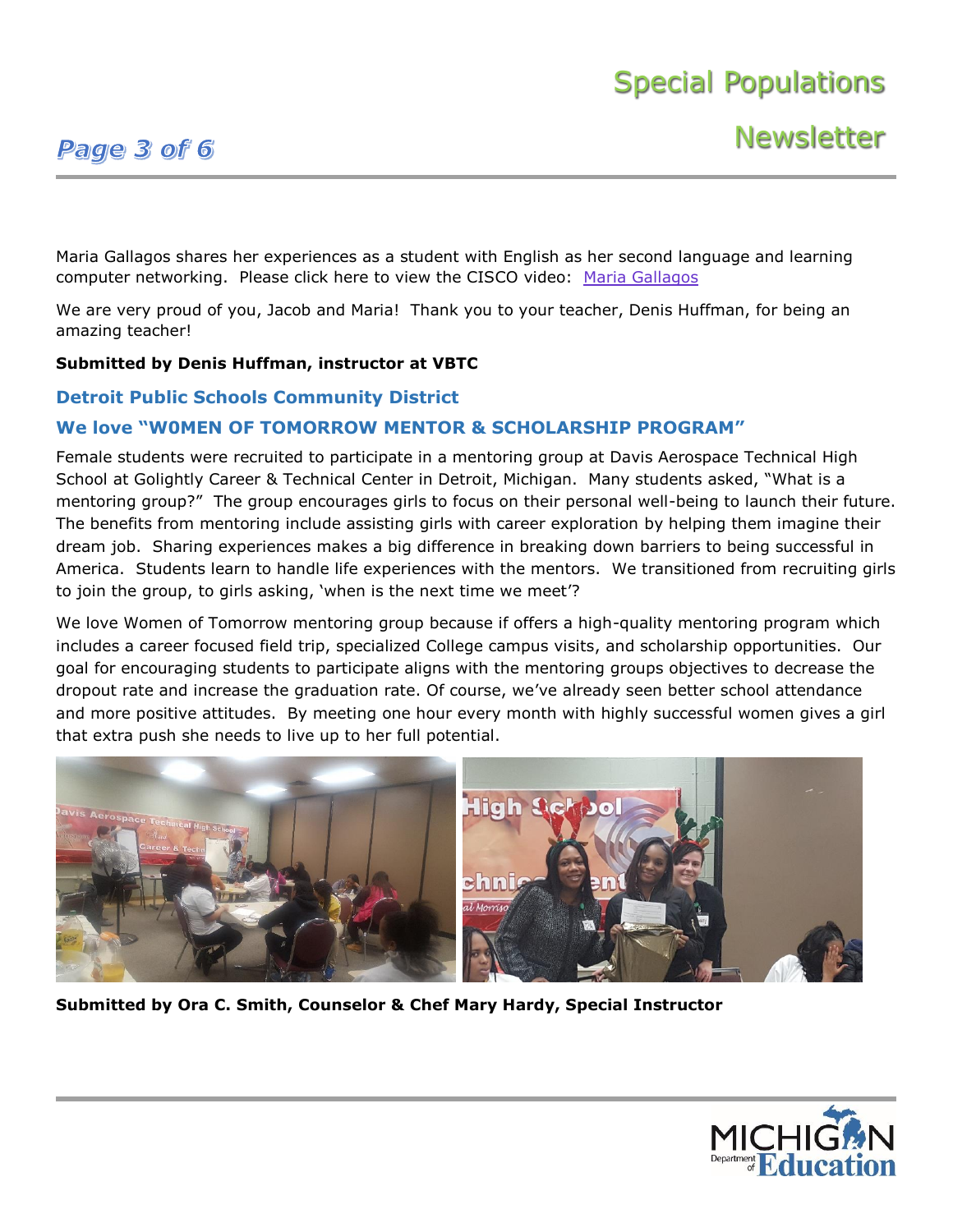## Page 4 of 6

**Newsletter** 

### **Claire-Gladwin Regional Education Service District (CGRESD)**

### **Career and Technical Education**

Here at CGRESD our slogan is "CTE: It's Working." One student in our Culinary Arts program is living this motto. She is working at Mid-Michigan Community College's (MMCC) student deli!

After sharing that she wanted to learn how to cook, Kathy Schimansky and her school team, explored and then enrolled her in our Culinary Arts Program. Kathy receives Special Education services under the eligibility of Hearing Impairment. She has a bilateral conductive hearing loss in both ears. In the fall of 2016, as a first year CTE student, Kathy was confident in her ability to participate in the Culinary Arts environment. She quickly demonstrated her skill set to both her CTE instructors and home school staff. Through basic accommodations, such as one on one instruction, consistent routine, monitoring which side you're standing, and Kathy asking questions, her first year in Culinary Arts was a success.

This fall as a second-year student, Kathy's program focus became improving her catering skills and work-based employment. With Kathy's limited access to hearing the surrounding environment, some concerns arose about the best placement. In the middle of October, Kathy began working at "Books and Beans;" our local community college student deli. The deli sells snack items such as pizza, coffee, bottle beverages, sandwiches, salads, and other grab and go items. Kathy is beginning her experience by prepping sandwiches, salads, and fruit cups. This opportunity is allowing Kathy to experience work within the community. She is supervised by MMCC employees and student workers.

Our CTE and Special Education team are supporting Kathy's goal to assist more with customers. She will be receiving some support from our RESD Deaf and Hard of Hearing Consultant as a coach in developing Kathy's skills for how to respond when miscommunication occurs with unfamiliar speakers. This experience will provide Kathy with skills that can be carried with her beyond high school.

Chef Heidi Rocha, Kathy's instructor, says the biggest change she has seen in Kathy is her confidence. Kathy says, "My favorite experience has been the stuff I learned from cooking." Not only has Kathy learned valuable skills from this experience, she has taught us to not allow obstacles to keep anyone from achieving their goals.

We are proud to recognize Kathy as a "CTE: It's Working" student!

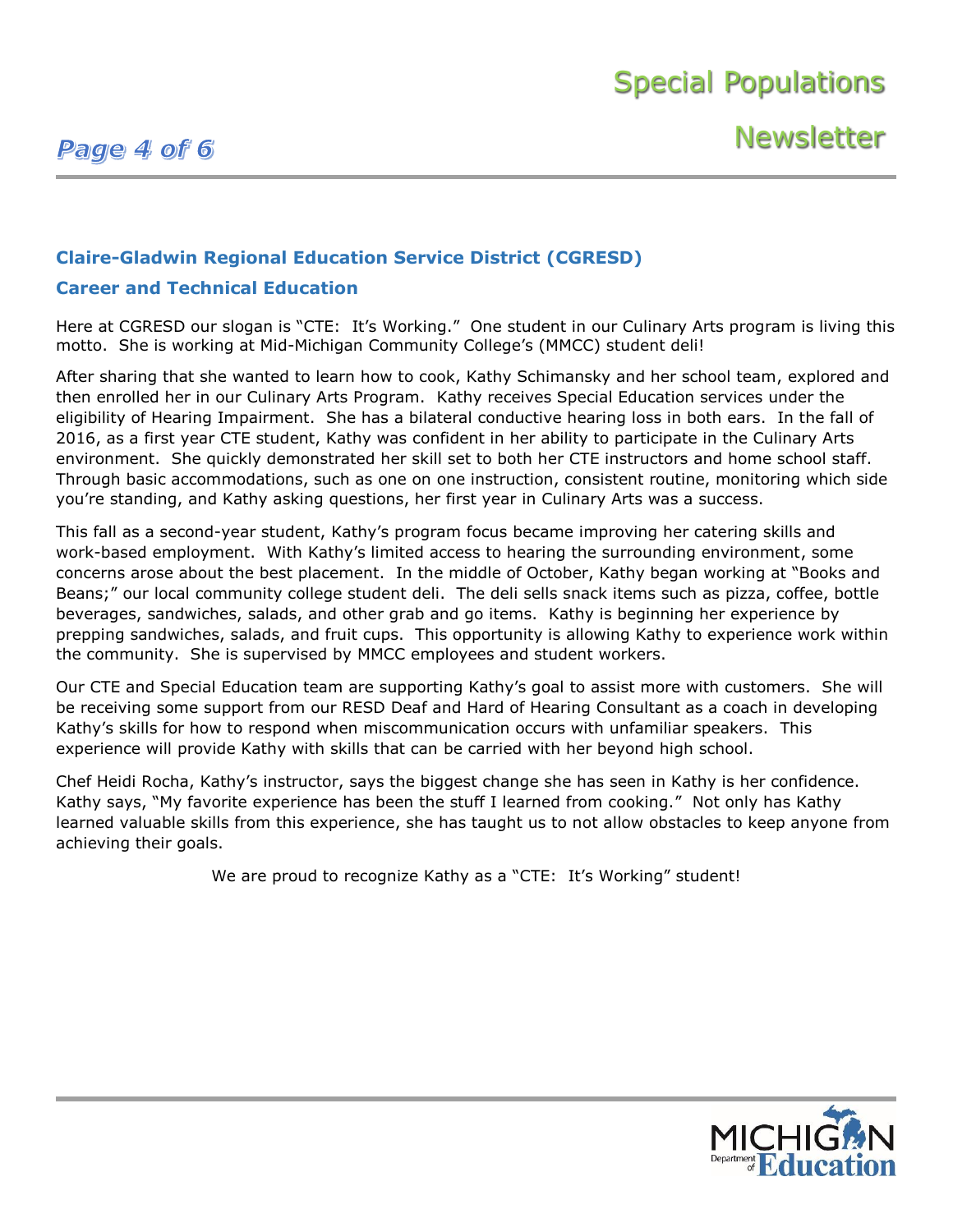## **Newsletter**



**Submitted by Katherine Knapp-Wyman and Chef Heidi Rocha at Claire-Gladwin Regional Education Service District, Career and Technical Education Center**

### **Detroit Public Schools Community District Career and Technical Education**

### **SAT Test Prep & Toolkit a huge success!**

March 10, 2018, marked the first of a series of sessions offered to CTE students throughout Detroit. The SAT Career Readiness Boot Camp was designed to support students to increase SAT scores. Students were invited to register for the SAT Bootcamp via web link or QR scan code. Over 100 students registered for the event. Transportation and lunch provided for Special Populations students from economically disadvantaged families, including foster children, motivated students to register for the Saturday workshops. Individuals preparing for nontraditional fields and individuals with disabilities also participated. Support staff and program managers from various CTE programs attended and received great information on assisting students with reviewing test questions and analyzing practice test scores.

The SAT prep series, taught by Brandon Celestin of Quametrics, Inc., engaged the students with test tips to assist students in increasing their number of correct answers. Mr. Celestin has a stellar reputation in increasing test scores and reducing test anxiety. Brenda Belcher, Principal Leader, Career & Technical Education (CTE), and Rhonda Turner, Program Supervisor, Curriculum, Instruction, & Assessment facilitated sessions on Career Readiness. Students were excited to complete a communication style assessment and share about their communication style. Facilitators created a welcoming environment for students and led a role play activity. After completing the entire SAT Test Prep series, students will receive a toolkit including a TI-84 Graphing Calculator and a resource-filled Flash Drive.